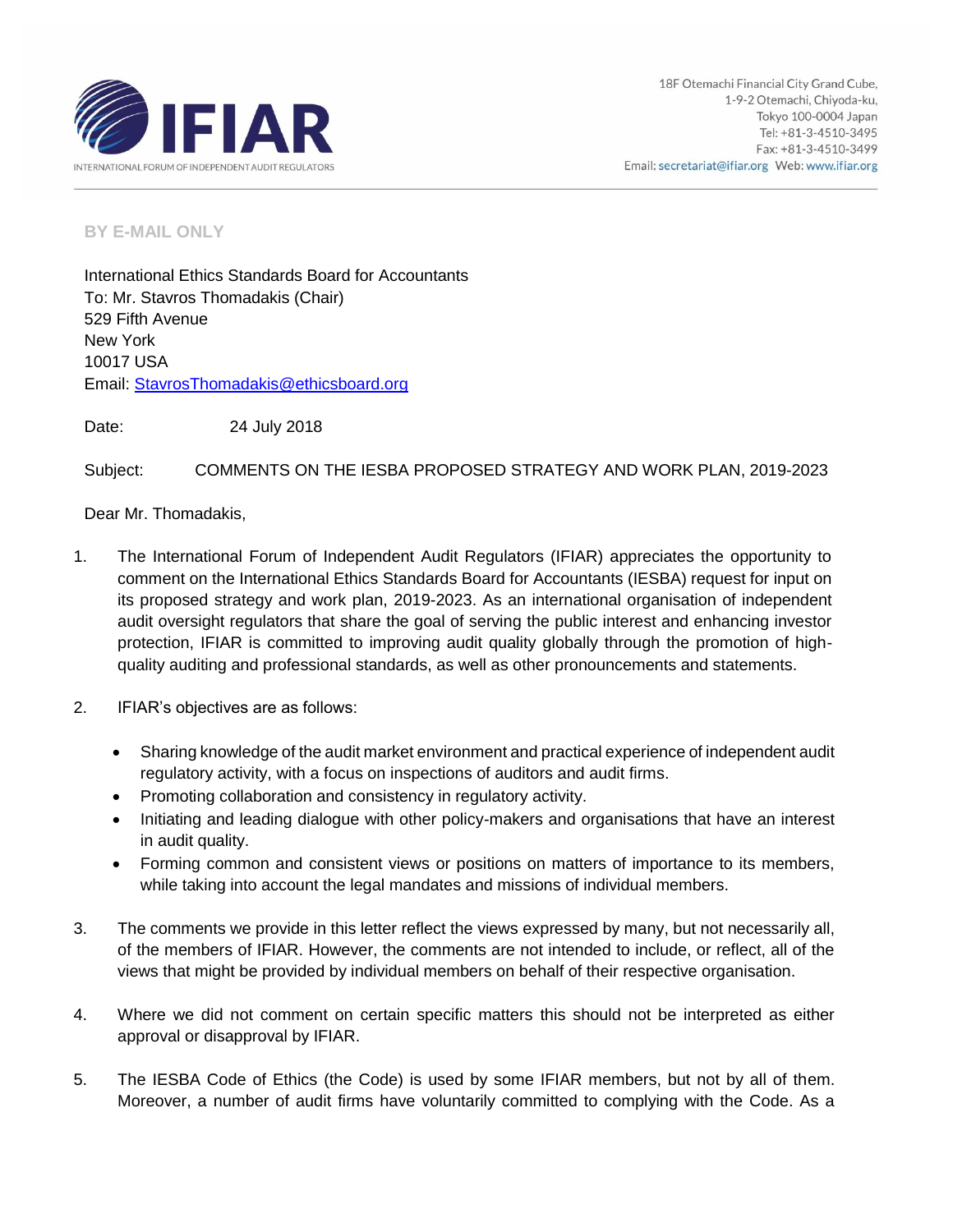

result, IFIAR has an interest in enhancing the quality, clarity and enforceability of the Code, even though existing ethical rules or provisions in force at national level supersede those of the Code on certain aspects.

- 6. As audit regulators, we believe that the Code should be clear and enforceable and allow for audits to be performed on a consistent basis. The Code should incorporate provisions required to ensure appropriate and consistent auditor behaviour: this means, for IESBA, to articulate clear ethical principles and supporting ethical provisions, along with clearly linked requirements, to promote better ethical behaviours and outcomes.
- 7. Regarding the proposals included in the consultation, we would like to draw IESBA's attention to the importance of the outcomes expected in the Code and to the need for emphasis on some key aspects on which specific importance needs to be placed.

### **Outcomes/Deliverables**

8. IESBA should remain committed, whenever possible without impeding quality, to projects being finalized within the expected time frame. Moreover, as transparency in the process of adoption of new standards remains a key point, we would appreciate accordingly to be informed of any change of priorities and/or timeline in the case where the work plan is amended.

## **Public interest**

9. We support focus on the public interest, including the needs of investors, in setting ethical standards. This shall contribute to enhancing confidence in the audit profession and thereby public trust in financial statements.

#### **Non-audit services**

10. We welcome IESBA's work on stronger requirements in the Code for non-audit services provided to audit clients, in line with some of our previous comments (for example, see our comment letter regarding "Proposed Revisions Pertaining to Safeguards in the Code - Phase 2"). We are of the view that such requirements should be responsive to the rapid changes in the types of non-audit services the auditor might wish or might be requested to provide, which we will continue to monitor.

#### **Technological developments**

11. We concur with the need to ensure standards are adaptable to a rapidly changing environment, since current major trends in technological developments strongly impact the way audit engagements are -and will be- performed. In this respect, we agree that IESBA should explore the issues that these developments are likely to generate on audit engagements and their ethical implications before